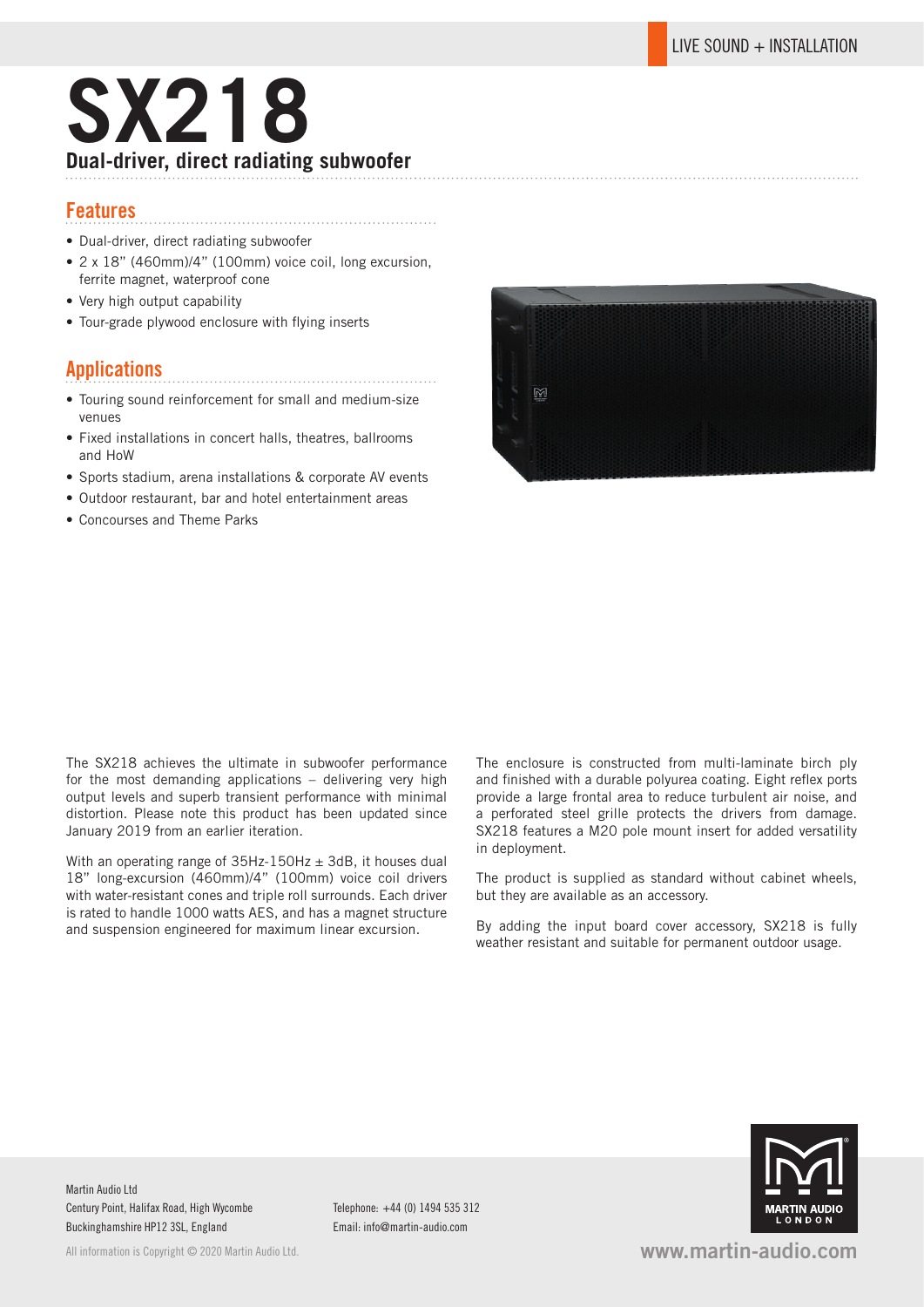# **SX218 Dual-driver, direct radiating subwoofer**

# **Technical Specifications**

| <b>TYPE</b>             | Dual-driver, direct radiating subwoofer         |  |
|-------------------------|-------------------------------------------------|--|
| FREQUENCY RESPONSE (1)  | 35Hz - 150Hz ±3dB, -10dB @ 30Hz                 |  |
| DRIVER                  | 2 x 18" (460mm)/4" (100mm) voice coil,          |  |
|                         | long excursion, ferrite magnet, waterproof cone |  |
| RATED POWER (2)         | 2000W AES, 8000W peak                           |  |
| <b>SYSTEM AMPLIFIER</b> | <b>iKON iK42</b>                                |  |
| SENSITIVITY (10)        | 105dB                                           |  |
| MAXIMUM SPL(9)          | 144dB peak                                      |  |
| NOMINAL IMPEDANCE       | $2 \times 8$ Ohms                               |  |
| DISPERSION (-6dB)       | Omnidirectional/or Cardioid (paired)            |  |
| ENCLOSURE               | Multi-laminate birch/poplar ply                 |  |
| <b>FINISH</b>           | Textured black paint                            |  |
| PROTECTIVE GRILLE       | <b>Black perforated Zintec</b>                  |  |
| CONNECTORS              | $2 \times NL4$                                  |  |
| PIN CONNECTIONS (INPUT) | $LF1: 1+, 1 - LF2: 2+, 2-$                      |  |
| PINS CONNECTIONS (LINK) | $LF1: 1+, 1- LF2: 2+, 2-$                       |  |
| FITTINGS                | Two skids on base, with mating channels on top  |  |
|                         | 24 x M10 mounting points                        |  |
|                         | 4 x bar handles, 2 on each side                 |  |
|                         | 4 x fittings for optional transit cover         |  |
|                         | M <sub>20</sub> Pole mount insert               |  |
|                         | 16 x M8 inserts for optional castors            |  |
| DIMENSIONS (INCL SKIDS) | (W) 1093mm x (H) 537mm x (D) 792mm              |  |
|                         | (920mm including castors)                       |  |
|                         | (W) 43in x (H) 21.1in x (D) 31.2in              |  |
|                         | (36.2in including castors)                      |  |
| WEIGHT                  | Weight 98.5kg (217lbs) w/o castors,             |  |
|                         | 102kg (225lbs) with castors                     |  |
| ACCESSORIES             | 16 x M8 inserts for optional castors,           |  |
|                         | Input Board Cover, Transit Cover                |  |

- -
- **Notes**<br>
(1) Measured on-axis in half (2pi) space at 2 metres, then referred to 1 metre.<br>
(2) AES Standard ANSI S4.26-1984.<br>
(2) AES Standard ANSI S4.26-1984.<br>
(3) Measured in half (2pi) space at 2 metres with 1 watt input
- 
- (7) Measured in open (4pi) space at 2 metres using band limited pink noise, then referred to 1 metre. (8) Measured in open (4pi) space at 2 metres with 2.83v input, using band limited pink noise, then
- referred to 1 metre. (9) Calculated at 1 metre. (10) Measured in half (2pi) space at 2 metres with 2.83V input, using band limited pink noise, then
- referred to 1 metre.





92.00mg



### SX218

Optional Castors shown fitted

**MARTIN AUDIO**<br>LONDON





Martin Audio Ltd Century Point, Halifax Road, High Wycombe Buckinghamshire HP12 3SL, England

Telephone: +44 (0) 1494 535 312 Email: info@martin-audio.com

All information is Copyright © 2020 Martin Audio Ltd.

**www.martin-audio.com**